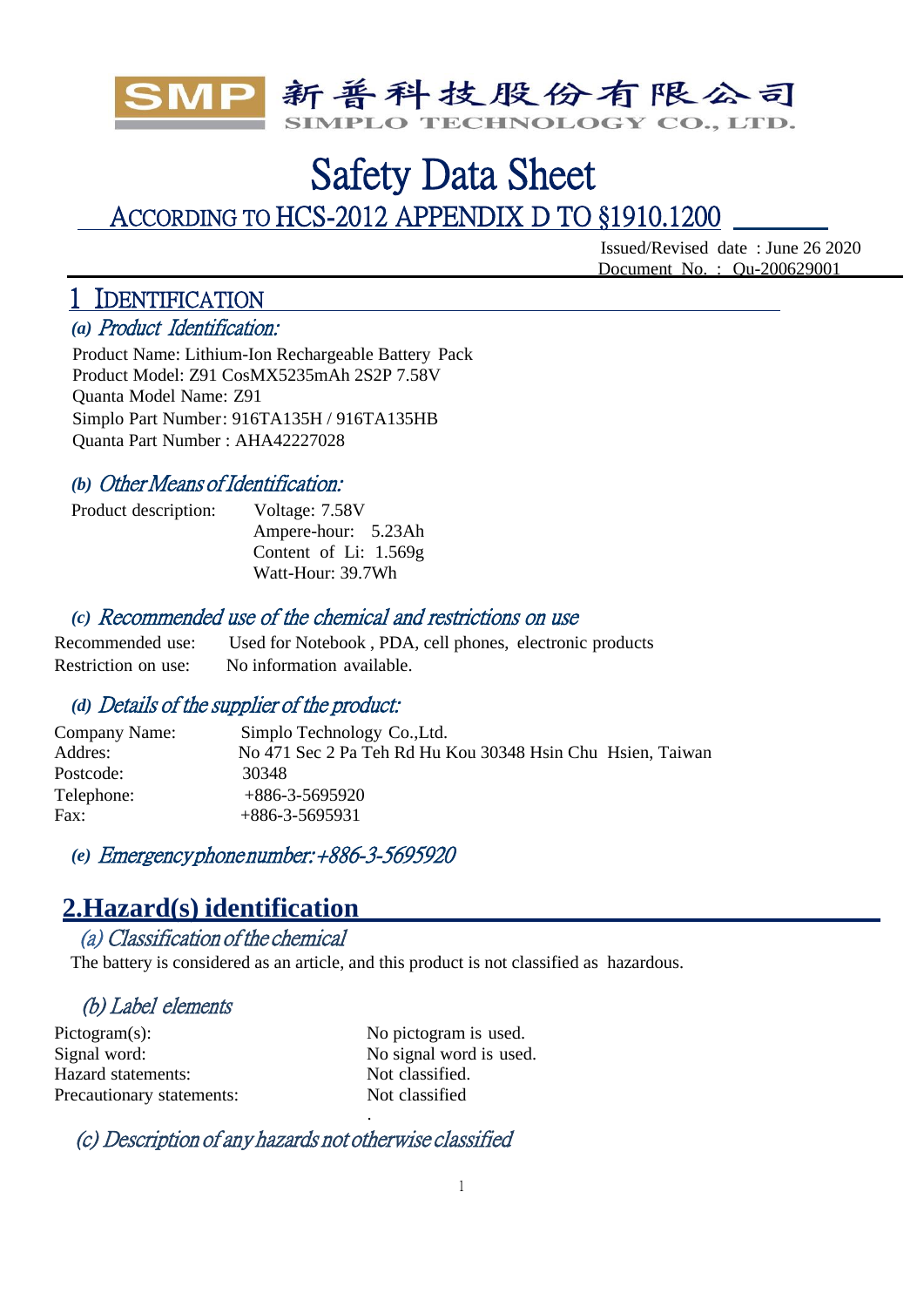

Do not dismantle, open or shred the battery, the ingredients contained within could be harmful.

### (d) Ingredient with unknown acute toxicity

No information available.

## **3. COMPOSITION/INFORMATION ON INGREDIENTS**

*(a) Mixtures information: ingredients contained within the battery*

| <b>Chemical name</b>                           | CAS No.         | <b>Concentration range</b> |
|------------------------------------------------|-----------------|----------------------------|
| POLYSTYRENE-B-POLYBUTADIENE-B-                 | 9003-55-8       | 0.26                       |
| Nickel                                         | 7440-02-0       | 1.77                       |
| Carbon black                                   | 1333-86-4       | 0.82                       |
| Carboxymethyl cellulose                        | 9004-32-4       | 0.36                       |
| 1,3-Benzenedicarbonyl dichloride, polymer with | 25765-47-3      | 0.23                       |
| Ethene, 1,1-difluoro-, homopolymer             | 24937-79-9      | 1.8                        |
| Ethyl methyl carbonate                         | $623 - 53 - 0$  | 4.28                       |
| ethylene carbonate                             | $96-49-1$       | 4.28                       |
| dimethyl carbonate                             | 616-38-6        | 4.28                       |
| Graphite                                       | 7782-42-5       | 19.77                      |
| aluminium                                      | 7429-90-5       | 14.16                      |
| Polypropylene                                  | $9003 - 07 - 0$ | 0.64                       |
| Cu Foil                                        | 7440-50-8       | 6.6                        |
| Poly(ethylene)                                 | 9002-88-4       | 2.08                       |
| cobalt lithium dioxide                         | 12190-79-3      | 38.67                      |

## **4. FIRST-AID MEASURES**

## (a) Description of first aid measures

Caution! No effect under routine handling and use. If exposure to internal materials within cell due to damaged outer metal casing, the following actions are recommended. Inhalation: Remove victim to fresh air and keep at rest in a position

|               | comfortable for breathing. Get medical attention if you     |
|---------------|-------------------------------------------------------------|
|               | feel unwell.                                                |
| Skin contact: | Immediately flush skin with copious amounts of water        |
|               | for at least 15 minutes while removing contaminated         |
|               | clothing and shoes. Wash clothing and shoes before          |
|               | reuse. Get medical aid.                                     |
| Eye contact:  | Rinse cautiously with water for 15-20 minutes. Remove       |
|               | contact lenses, if present and easy to do. Continue         |
|               | rinsing. If eye irritation persists: Get medical attention. |
| Ingestion:    | Rinse mouth with water. Never give anything through         |
|               | mouth to an unconscious person. Call a POISON Center        |
|               | or doctor if you feel unwell.                               |

## (b) Most important symptoms/effects, acute and delayed

No effect under routine handling and use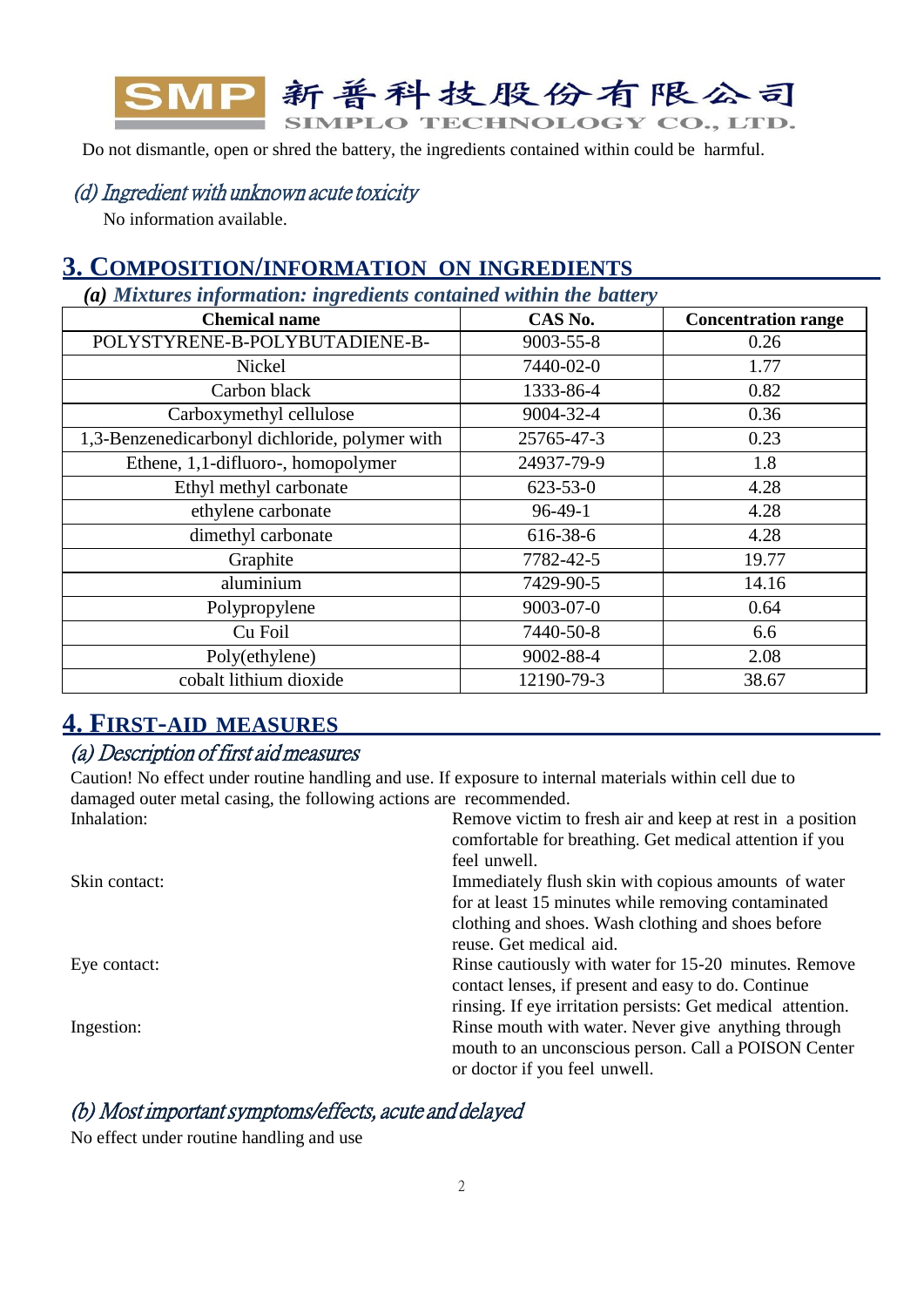

## (c) Immediate medical attention and special treatment

Note to physicians: Treat symptomatically and supportively.

## **5. FIRE-FIGHTING MEASURES**

## (a) Extinguishing media

.

Extinguishing Media: Use suitable extinguishing media. Firefighting Equipment: Use NIOSH/MSHA approved full-face self-contained breathing apparatus (SCBA) with full protective gear.

## (b) Special hazards arising from the chemical

Cell is not flammable but internal organic material will burn if the cell is incinerated. Combustion products include, but are not limited to hydrogen fluoride, carbon monoxide and carbon dioxide

### (c) Special protective equipment and precautions for fire-fighters

If possible, remove cell(s) from fire fighting area. If heated above 130°C, cell(s) may Swell /explode /vent. Use NIOSH/MSHA approved full-face self-contained breathing apparatus (SCBA) with full protective gear.

## **6. ACCIDENTAL RELEASE MEASURES**

#### *(a) Personal precautions, protective equipment and emergency procedures*

Restrict access to area until completion of clean up. Do not touch the spilled material. Wear adequate personal protective equipment as indicated in section 8.

#### *(b) Methods and materials for containment and cleaning up*

On Land: Place material into suitable containers and call local fire/police department. In Water: If possible, remove from water and call local fire/police department.

## **7. HANDLING AND STORAGE**

## (a) Precautions for safe handling

Do not expose the battery to excessive physical shock or vibration. Short-circuiting should be avoided. However, accidental short-circuiting for a few seconds will not seriously affect the battery. Prolonged short circuits will cause the battery to rapidly lose energy, could generate enough heat to burn skin. Sources of short circuits include jumbled batteries in bulk containers, coins, metal jewelry, metal covered tables, or metal belts used for assembly of batteries in devices. To minimize risk of short-circuiting, the protective case supplied with the battery should be used to cover the terminals when transporting or storing the battery. Do not disassemble or deform the battery. Should an individual cell within a battery become ruptured, do not allow contact with water.

#### *(b) Conditions for safe storage, including any incompatibilities*

The lithium ion battery should be between 25% and 75% of full charge when stored for a long period of time. Stored in a cool, dry, and well ventilated area. Elevated temperatures can result in loss of battery performance, leakage, or rust. Do not expose the battery to open flames.

## **8. EXPOSURE CONTROLS / PERSONAL PROTECTION**

*(a)Engineering Controls :*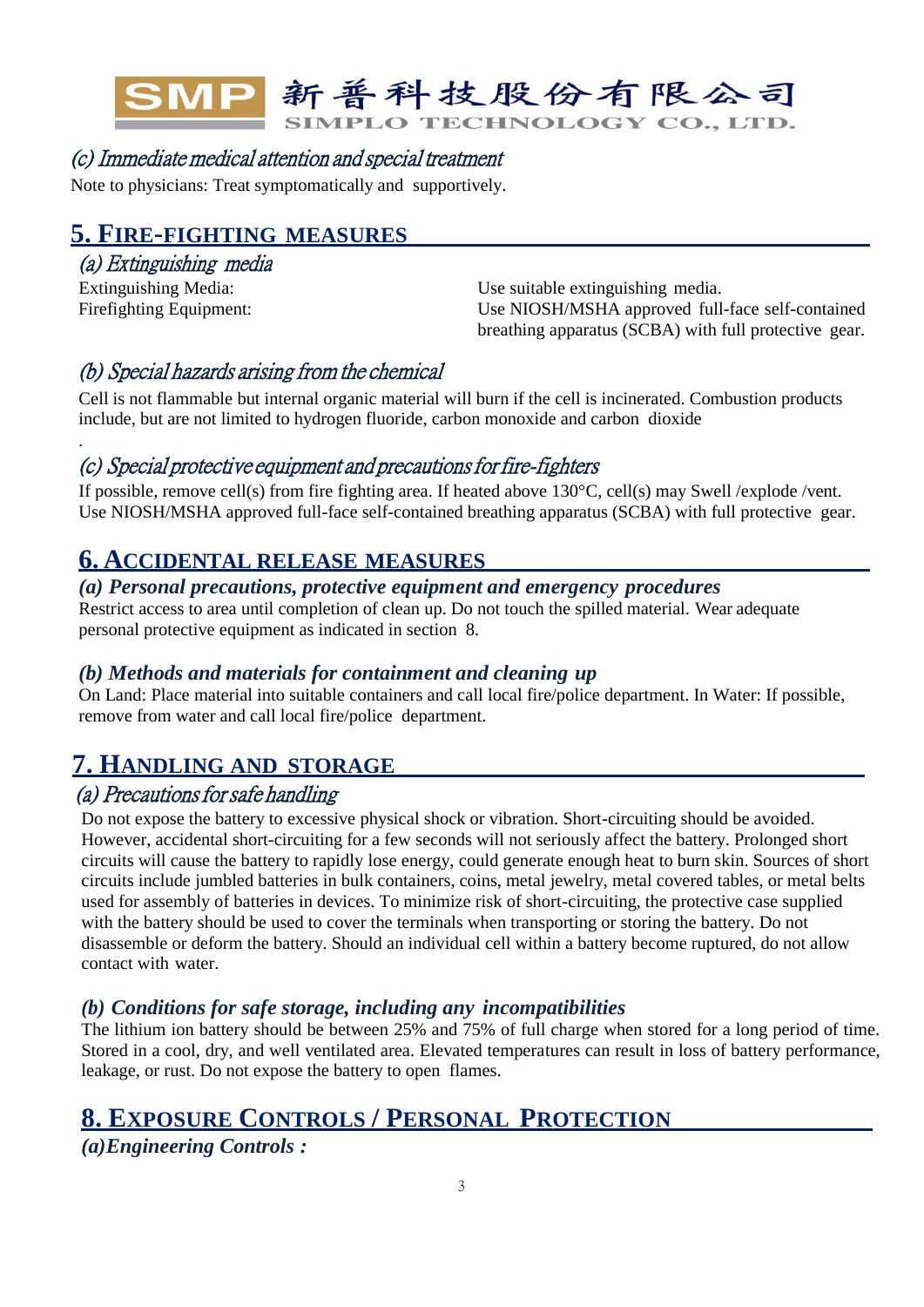

Keep away from heat and open flame. Store in a cool dry place Personal Protection :

#### *(b)Respirator :*

Not required during normal operations. SCBA required in the event of a fire.

#### *(c)Eye/Face Protection :*

Not required beyond safety practices of employer.

#### *(d)Gloves :*

Not required for handling of battery. Foot Protection : Steel toed shoes recommended for large container handling.

## **9. PHYSICAL AND CHEMICAL PROPERTIES**

| (a) Appearance                                   | Silver Solid      |
|--------------------------------------------------|-------------------|
| $(b)$ Odor                                       | <b>Odourless</b>  |
| (c) Odor threshold                               | No data available |
| $(d)$ pH                                         | No data available |
| (e) Melting point                                | No data available |
| (f) Initial boiling point and boiling range      | No data available |
| $(g)$ Flash point                                | No data available |
| (h) Evaporation rate                             | No data available |
| (i) Flammability                                 | No data available |
| (i) Upper/lower flammability or explosive limits | No data available |
| (k) Vapor pressure                               | No data available |
| (1) Vapor density                                | No data available |
| (m) Density                                      | No data available |
| (n) Water solubility                             | No data available |
| (o) Partition coefficient: n-octanol/water       | No data available |
| (p) Auto-ignition temperature                    | No data available |
| (q) Decomposition temperature                    | No data available |
| (r) Viscosity                                    | No data available |

## **10. STABILITY AND REACTIVITY**

### (a) Reactivity

None during normal operating or handling conditions.

#### (b) Chemical stability

Stable under normal condition.

- *(c) Possibility of hazardous reactions* No hazardous reactions known.
- *(d) Conditions to avoid*

Avoid exposure to heat and open flame. Do not puncture, crush or incinerate.

*(e) Incompatible materials*

Strong oxidizing agents, strong acids, strong bases.

*(f) Hazardous decomposition products*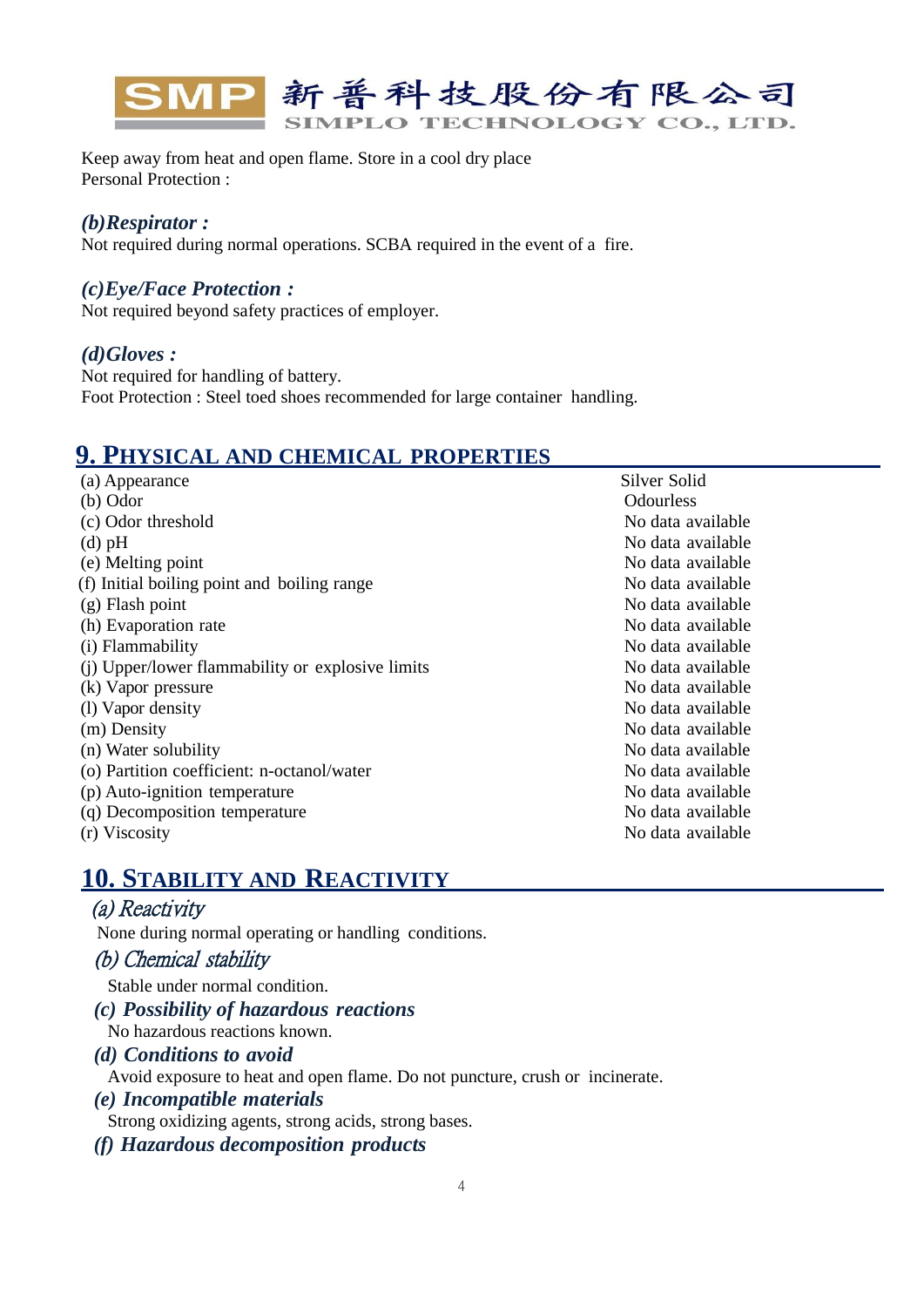

None during normal operating conditions. If cells are opened, hydrogen fluoride and carbon monoxide may be released.

## **11. TOXICOLOGICAL INFORMATION**

| (a) Information on the likely routes of exposure |                                                                                                                                                                                                                                                                                      |
|--------------------------------------------------|--------------------------------------------------------------------------------------------------------------------------------------------------------------------------------------------------------------------------------------------------------------------------------------|
| Inhalation:                                      | No effect under routine handling and use for sealed<br>battery. If battery is broken, inhale fume/dust may cause<br>irritation, chemical burns or lung oedema.                                                                                                                       |
| Ingestion:                                       |                                                                                                                                                                                                                                                                                      |
|                                                  | No effect under routine handling and use for sealed<br>battery. Harmful if swallowed the electrolyte contained<br>inside the battery. Exposure to the electrolyte contained<br>inside the battery may cause severe chemical burn to<br>mouth, esophagus and gastrointestinal system. |
| Skin contact:                                    |                                                                                                                                                                                                                                                                                      |
|                                                  | No effect under routine handling and use for sealed<br>battery. Exposure to the electrolyte contained inside the<br>battery may result in chemical burns. Exposure to<br>battery particulate may cause dermatitis.                                                                   |
| Eye contact:                                     |                                                                                                                                                                                                                                                                                      |
|                                                  | No effect under routine handling and use for<br>sealed battery. Exposure to the electrolyte                                                                                                                                                                                          |
|                                                  | contained inside the battery may result in severe                                                                                                                                                                                                                                    |
|                                                  | irritation and chemical burns.                                                                                                                                                                                                                                                       |

#### *(b) Information on toxicological characteristics*

This product does not elicit toxicological properties during routine handling and use. If the cells are opened through misuse or damage, discard immediately. Internal components of cell are irritants and sensitizers.

Acute toxicity: No data available. Skin corrosion/irritation: No data available. Serious eye damage/irritation: No data available. Respiratory sensitization: No data available. skin sensitization: No data available. Carcinogenicity: No data available. Germ Cell Mutagenicity: No data available. Reproductive Toxicity: No data available. STOT-Single Exposure: No data available. STOT-Repeated Exposure: No data available. Aspiration Hazard: No data available.

## **12. ECOLOGICAL INFORMATION**

## (a) Ecotoxicity

No data available.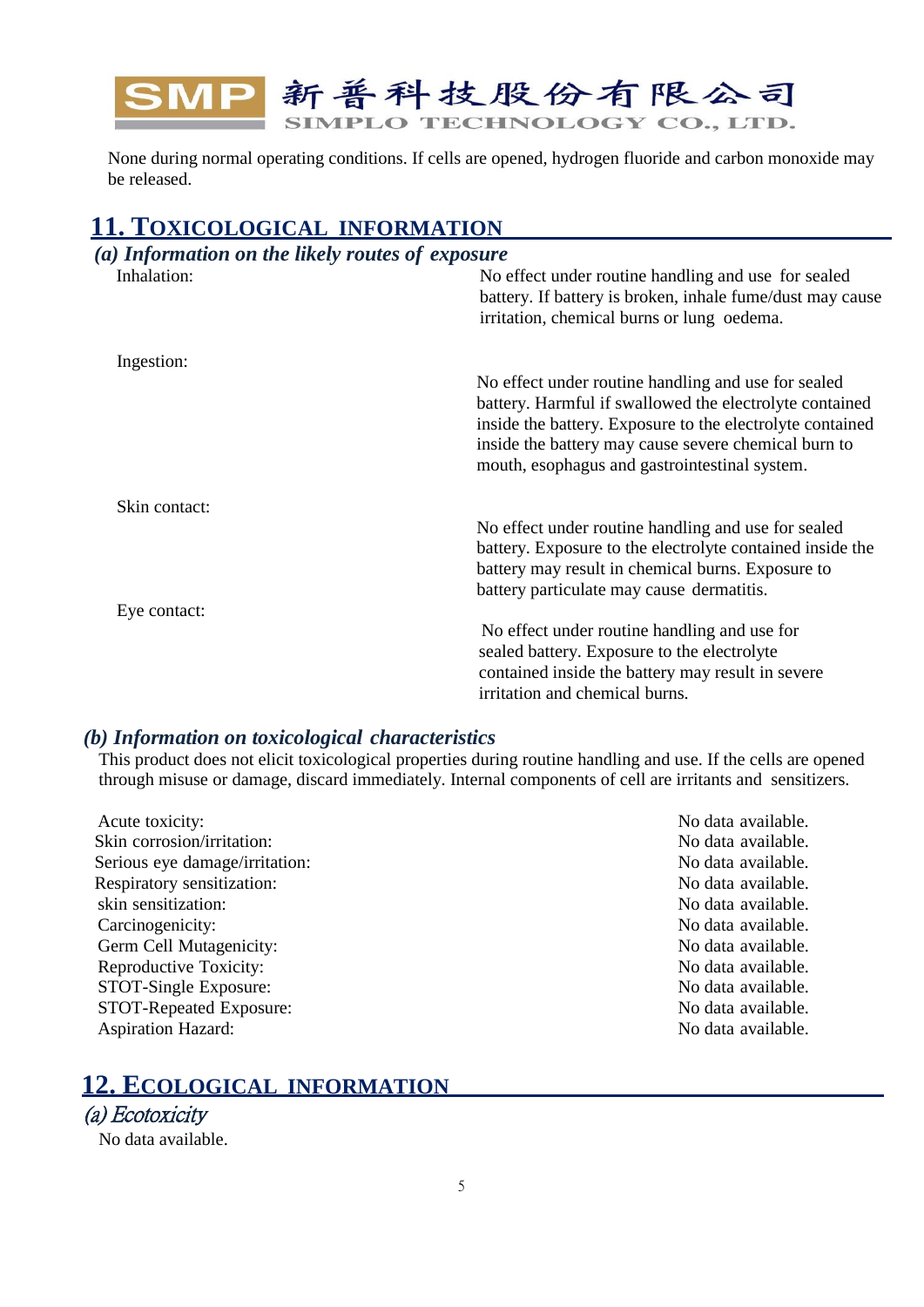

#### (b) Persistence and Degradability

No data available.

(c) Bioaccumulative potential

No data available.

*(d)* Mobility in soil

No data available.

#### (e) Other adverse effects

Some materials within the cell are bio-accumulative. Under normal conditions, these materials are contained and pose no risk to persons or the surrounding environment

## **13. DISPOSAL CONSIDERATIONS**

#### (a) Safe handling and methods of disposal

Dispose of according to all federal, state, and local regulations.

## **14. TRANSPORT INFORMATION**

This enclosed battery fulfills the requirements and conditions in accordance with UN Recommendations on the Transport of Dangerous Goods Model Regulations that can be treated as "Non-Dangerous Goods".

- 
- 
- 
- (e) Marine pollutant (Yes/No) No
- (f) Transport in bulk (according to Annex
- II of MARPOL 73/78 and the IBC Code)

(a) UN number Not regulated as dangerous goods (b) UN Proper shipping name  $\blacksquare$  Not regulated as dangerous goods (c) Transport hazard class(es) Not regulated as dangerous goods (d) Packing group (if applicable) Not regulated as dangerous goods

No information available.

(g) Special precautions No information available.

#### **15. REGULATORY INFORMATION**

*(a) Safety, health and environmental regulations specific for the product in question*

| CAS No.         | USA TSCA | China IECSC | Canada DSL/NDSL |
|-----------------|----------|-------------|-----------------|
| $9003 - 55 - 8$ | Listed   | Listed      | <b>DSL</b>      |
| 7440-02-0       | Listed   | Listed      | <b>DSL</b>      |
| 1333-86-4       | Listed   | Listed      | <b>DSL</b>      |
| 9004-32-4       | Listed   | Listed      | <b>DSL</b>      |
| 25765-47-3      | Listed   | Listed      | <b>DSL</b>      |
| 24937-79-9      | Listed   | Listed      | <b>DSL</b>      |
| $623 - 53 - 0$  | Listed   | Listed      | <b>DSL</b>      |
| $96-49-1$       | Listed   | Listed      | <b>DSL</b>      |
| 616-38-6        | Listed   | Listed      | <b>DSL</b>      |
| 7782-42-5       | Listed   | Listed      | <b>DSL</b>      |
| 7429-90-5       | Listed   | Listed      | <b>DSL</b>      |
| $9003 - 07 - 0$ | Listed   | Listed      | <b>DSL</b>      |
| 7440-50-8       | Listed   | Listed      | <b>DSL</b>      |
| 9002-88-4       | Listed   | Listed      | <b>DSL</b>      |
| 12190-79-3      | Listed   | Listed      | <b>DSL</b>      |

Remark: The above-mentioned search results are based on the Non-Confidential Inventory.